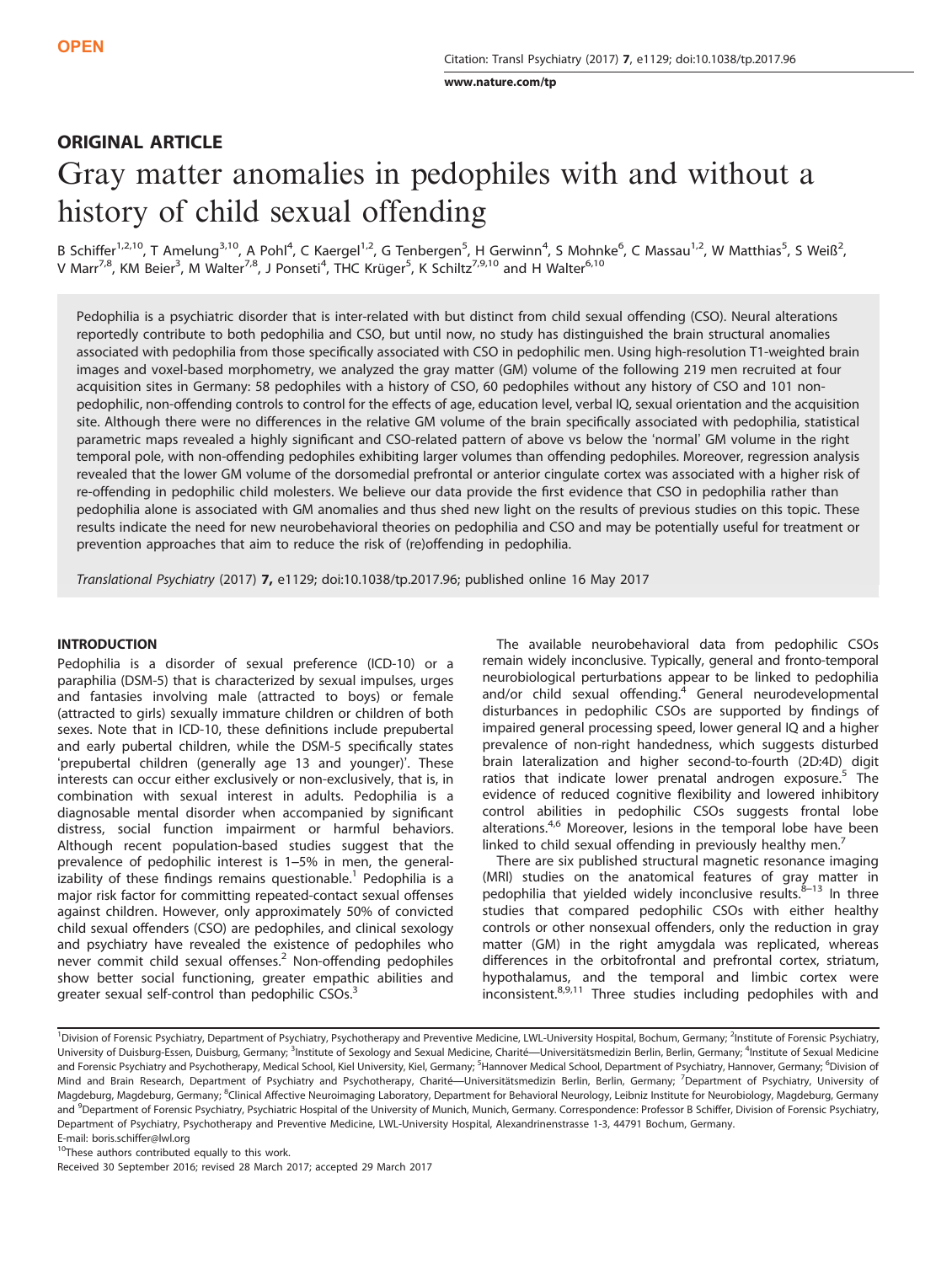without a history of child sexual offenses identified no reduction in global or regional GM volumes in the pedophilic groups, and in all the studies, the authors did not control for or systemically control for the potentially confounding effects of medication, incarceration and sexual orientation (pedophiles attracted to boys are known to bear a greater risk of re-offending<sup>14</sup>).<sup>[10,12,13](#page-6-0)</sup> Apart from some correlational data, the differential relationship between sexual preference (pedophilia) or offending behavior in pedophilic men and alterations in brain structure thus remain unclear.

The aim of the present study was to overcome the previously mentioned limitations by systematically distinguishing structural brain anomalies associated with pedophilia from those associated with sexual offending in pedophiles. Therefore, we assessed the following three groups of men: (i) pedophilic men who committed sexual offenses against children (P+CSO), (ii) pedophilic men who did not commit sexual offenses against children (P − CSO) and (iii) non-offending teleiophilic (that is, sexually attracted to mature adults) men (HC). Based on the literature, we expected that structural differences within the amygdala would be associated with child sexual offending, pedophilia or other factors, such as incarceration or sexual orientation, that have not been controlled for in the previous studies. Finally, we aimed to analyze structural markers that are potentially related to the risk of re-offending in pedophiles who have already committed offenses against children.

#### MATERIALS AND METHODS

#### Sample and procedure

From a sample of 244 men that did not fulfill any of the exclusion criteria (see below) and were cross-sectionally recruited at four sites within the NeMUP ([www.nemup.de\)](www.nemup.de) research collaboration, 58 sexually offending pedophiles (P+CSO, number of victims—Median 2, range 1–60; mean victim age 8.4 years, s.d.  $=$  4.0), 60 pedophiles without any contact sexual offenses (P − CSO), and N = 101 non-offending teleiophilic men (HC) yielded valid T1-weighted MR-images (also see Supplementary Table 1 for a complete breakdown of the sample distribution across the sites). Twenty-five data sets had to be excluded due to either technical problems in the image acquisition or macroscopic brain pathology. The participants were recruited via online advertisements, forum posts and email lists. The recruitment methods were the same for both pedophilic groups, which additionally but not exclusively comprised participants recruited from legal and clinical institutions, including the 'Prevention Project Dunkelfeld' that offers anonymous treatment for offending and non-offending pedophiles who are currently not under judiciary supervision.<sup>[2](#page-6-0)</sup> The institutional review boards of all the contributing institutions approved the study, and all the participants provided written informed consent. The functional MRI data from an inhibition task completed by parts of the sample have been published elsewhere[.15](#page-6-0)

The pedophilic participants fulfilled the diagnostic criteria according to ICD-10. Pedophilia was diagnosed using a guided interview to assess sexual fantasies and behaviors separately. Both fantasies and behaviors were noted on a scale similar to the Kinsey scale for sexual orientation, with the Tanner stages one and five as the poles of the scale (also see the subsection 'Measures').<sup>16</sup> Pedophilia was diagnosed if the participant reported recurrent sexual fantasies involving prepubertal or early pubertal children (Tanner stages one through three) of sufficient intensity to reach orgasm. In the P − CSO group, all the participants reported that immature sexual partners were their preferred sexual fantasy. In the P+CSO group, four participants reported that female partners of Tanner stage four  $(n=2)$ and five  $(n = 2)$  were their preferred sexual fantasy. Of these participants, an inspection of a viewing reaction time paradigm (see the subsection 'Measures'), self-report or file review data on sexual offenses against children confirmed a pedophilic disorder of sexual preference in two individuals, while the other two individuals were excluded due to diagnostic uncertainty. Of the two retained individuals, one individual reported 'countless' instances of clandestine groping of prepubertal and early pubertal girls in swimming pools, while the other individual reported seven contact sexual offenses against boys aged nine to 12. The viewing reaction time profiles of both offenders showed peak reaction times for the stimuli from the age and gender categories consistent with their offense histories. Child sexual offense was identified whenever an individual

Translational Psychiatry (2017), 1 – 8

admitted to at least one sexual offense against children under the age of 14, the legal age of consent in Germany, that involved sexually touching or manipulating a child's naked body, penetrating a child or making a child touch or manipulate the offender's genitals or penetrate him. Exhibitionists were excluded from both the pedophilic and teleiophilic groups. For the 14 individuals recruited from prisons, file reviews were used to confirm selfreports.

Sociodemographic, psychopathological and clinical forensic variables were assessed using semi-structured diagnostic interviews (see the subsection 'Measures') conducted by experienced clinicians. Cases presenting any present psychotic, mood or substance use disorder, any severe somatic illness including brain injury and neurological illness, body alterations that could interfere with MRI, or any psychotropic medication, including androgen deprivation therapy, were excluded from the study as well as cases of diagnostic uncertainty regarding pedophilia. Note that under German legislation, pedophiles convicted of child sexual abuse do<br>not necessarily receive medication.<sup>17</sup> All the participants underwent neuropsychological testing as well as an MRI session.

#### Measures

The Structured Clinical Interview for the DSM-IV-TR was completed to assess DSM-IV-TR Axis I and II disorders.<sup>18</sup> A semi-structured clinical interview that was developed for the study was conducted to assess pedophilic, hebephilic and other paraphilic sexual interest, sexual and general offense history and the use of child pornography. Sexual orientation and age preference were confirmed with the Kinsey scale, which was extended for the developmental stages of desired sexual partners and a viewing reaction time (VRT) paradigm<sup>19</sup> using the difference between the maximum z-standardized reaction time to images of any mature developmental age category (that is, males or females, Tanner stages four and five) and those to any immature developmental age category (that is, males and females, Tanner stages one through three). Greater values reflected a greater probability of pedophilia according to ICD-10. Global intelligence was estimated from four subtests ('Similarities', 'Vocabulary', 'Block Design' and 'Matrix Reasoning') of the Wechsler Adult Intelligence Scale, 4th Edition.<sup>20</sup> Impulsivity was assessed using the Barratt Impulsiveness Scale (BIS-11).<sup>[21](#page-6-0)</sup> Of the four subscales of the German short version of the Interpersonal Reactivity Index (SPF-IRI), we used perspective taking and empathic concern to characterize the cognitive and affective components of empathic abilities.[22](#page-6-0) Sexual inhibition and sexual excitation proneness were assessed using the German version of the SIS/SES questionnaire.<sup>23</sup> Handedness was assessed with the Edinburgh Handedness Inventory.<sup>24</sup> The 2D:4D digit ratio of the right hand was assessed as a proxy for prenatal testosterone exposition and androgenitization.<sup>[25](#page-6-0)</sup> We rated the data on committed offenses according to the Screening Scale for Pedophilic Interest, 2nd version (SSPI-2) as a measure of risk of re-<br>offending in pedophilic child molesters.<sup>[26,27](#page-6-0)</sup> In the P+CSO group, the mean SSPI-2 score was 3.6, with a s.d. of 1.2. Further characteristics of the study groups are provided in [Table 1](#page-2-0).

#### Image acquisition and processing

High-resolution T1-weighted images were acquired at four sites on three Siemens Magnetom 3-Tesla scanner types (TimTrio, Skyra and Verio) and one Phillips Achieva 3-Tesla scanner using a magnetization-prepared, rapid gradient-echo (MP-RAGE) sequence (voxel size 1 mm, flip angle 7°, TR 2500 ms, TE 4.33 ms). All images were processed using SPM8 ([http://www.](http://www.fil.ion.ucl.ac.uk/spm/) fi[l.ion.ucl.ac.uk/spm/\)](http://www.fil.ion.ucl.ac.uk/spm/) for MATLAB 2011b (MathWorks, Ismaning, Germany). Fluctuations in signals across all sites were controlled for by regularly conducting standardized quality control measurements.<sup>[28](#page-6-0)</sup> The GM was extracted, normalized to a standard template using the 'Diffeomorphic Anatomical Registration using Exponentiated Lie algebra' (DARTEL) algorithm implemented in SPM8, and modulated with normalization parameters to correct for different brain sizes using the VBM8 toolbox ([http://www.neuro.uni-jena.de/vbm/\)](http://www.neuro.uni-jena.de/vbm/), which resulted in maps of the individuals' relative GM volumes in voxels that conformed to the Montreal Neurologic Institute space (MNI-space)[.29](#page-7-0) The images were smoothed with a full-width half maximum kernel of  $6 \times 6 \times 6$  mm.

#### Statistical analyses

We compared the demographic, forensic, clinical and global brain volume measures of the three groups using one-factorial analysis of variance, Chi-square tests and Kruskal–Wallis tests, which were conducted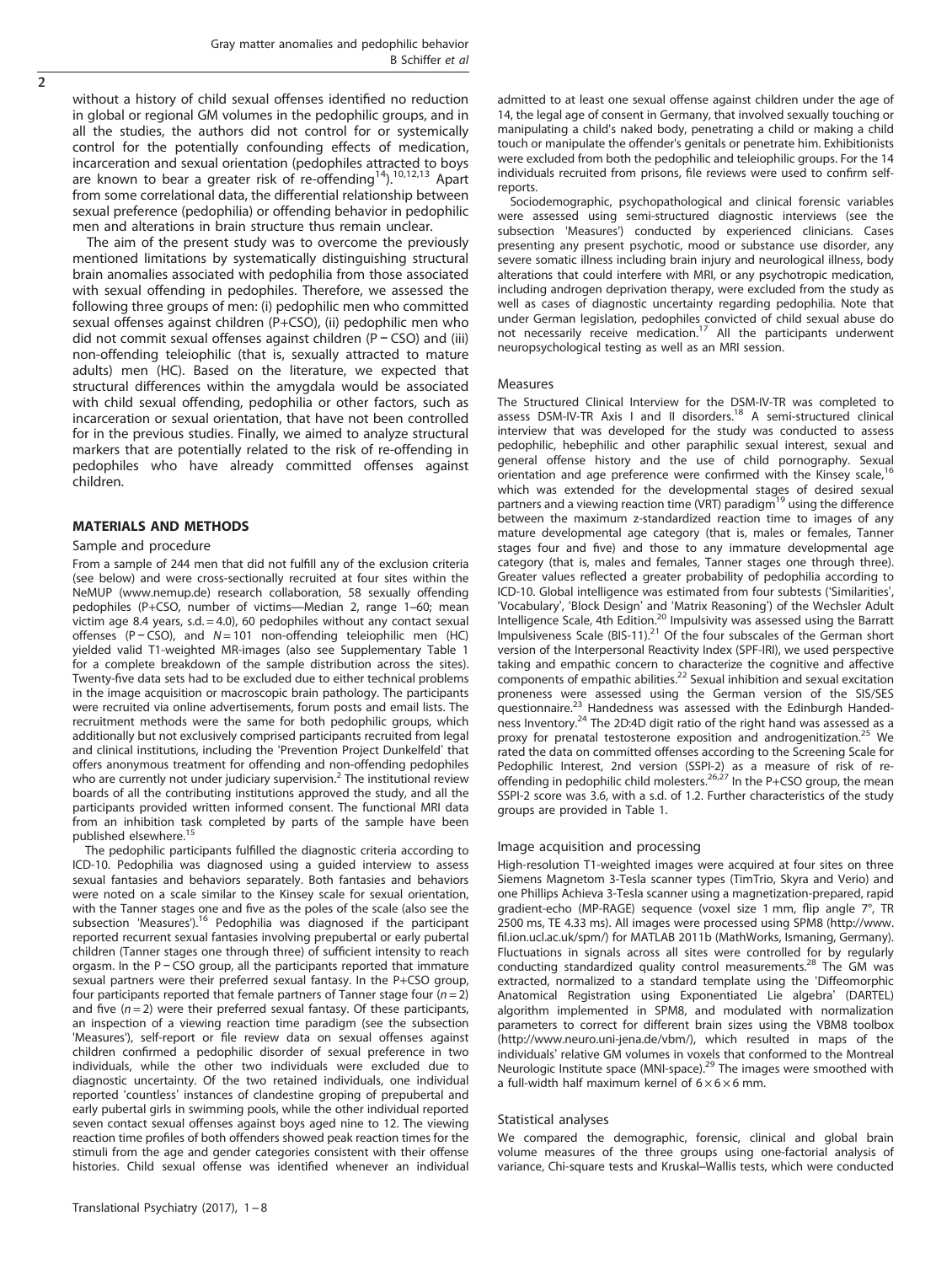<span id="page-2-0"></span>

|                                                                    | $P + CSO (N = 58)$ | $P - CSO (N = 60)$ | $HC (N = 101)$    | $F, \chi^2$             | df             | Post hoc comparisons                  |
|--------------------------------------------------------------------|--------------------|--------------------|-------------------|-------------------------|----------------|---------------------------------------|
| Sociodemographic characteristics<br>Age (M, s.d.)                  | 40.1(9.1)          | 34.4 (9.2)         | 33.8 (10.5)       | $8.12^{a***}$           | 216, 2         | $P + CSO > P - CSO$                   |
| In a relationship (N, %)                                           | 16(28)             | 19 (32)            | 34 (34)           | $0.87^{\rm b}$          | $\overline{2}$ | $P + CSO > HC$                        |
| <b>Educational level</b><br>None to low                            | 20(35)             | 3(5)               | 7(7)              | $41.65^{b***}$          | $\overline{4}$ | $P + CSO > P - CSO$<br>$P + CSO > HC$ |
| <b>Trained</b><br>Higher                                           | 23 (40)<br>15(26)  | 20(33)<br>37(61)   | 26(26)<br>68 (67) |                         |                | $P + CSO < P - CSO$<br>$P + CSO < HC$ |
| Unemployed (N, %)                                                  | 17(30)             | 14 (24)            | 10(10)            | $10.29^{b**}$           | $\overline{2}$ | $P + CSO > HC$<br>$P - CSO > HC$      |
| Clinical and diagnostic characteristics<br>WAIS IV score (M, s.d.) | 39.8 (9.8)         | 44.2 (9.1)         | 43.0 (10.7)       | 2.97 <sup>a</sup>       | 213, 2         |                                       |
| Lifetime DSM-IV-TR diagnoses (N, %)<br>Additional axis I disorder  | 40 (70)            | 35 (58)            | 31(31)            | $18.27^{b***}$          | $\overline{2}$ | $P + CSO > HC$<br>$P - CSO > HC$      |
| Alcohol use disorder                                               | 12(24)             | 6(10)              | 6(6)              | $10.35^{b**}$           | $\overline{2}$ | $P + CSO > P - CSO$<br>$P + CSO > HC$ |
| Drug use disorder                                                  | 3(6)               | 4(7)               | 2(2)              | 2.49 <sup>b</sup>       | $\overline{2}$ | $\overbrace{\qquad \qquad }^{}$       |
| Axis II disorder                                                   | 23(41)             | 22(37)             | 2(2)              | $42.36^{b***}$          | $\overline{2}$ | $P + CSO > HC$<br>$P - CSO > HC$      |
| Attracted to boys (P)/men (HC) (N, %)                              | 26 (45)            | 18 (30)            | 33 (33)           | $2.15^{b}$              | $\overline{2}$ |                                       |
| VRT index (M, s.d.)                                                | 0.06(0.51)         | 0.14(0.44)         | $-0.84(0.54)$     | $93.31$ <sup>a***</sup> | 214, 2         | $P + CSO > HC$<br>$P - CSO > HC$      |
| Hebephilic (N, %)                                                  | 19 (33)            | 25 (42)            |                   | 1.00 <sup>b</sup>       |                |                                       |
| Add. paraphilia <sup>c</sup> (N, %)                                | 13 (29)            | 12(20)             | 14(14)            | 5.41 <sup>b</sup>       | 2              |                                       |
| No. of nonsexual offenses (median, range)                          | $0(0-8)$           | $0(0-2)$           | $0(0-40)$         | $21.46^{\text{d}***}$   | $\overline{2}$ | $P + CSO > P - CSO$<br>$P + CSO > HC$ |
| CP use $(N, %)$                                                    | 44 (73)            | 41 (68)            | 0(0)              |                         |                |                                       |
| Handedness (EHI)                                                   | 72.2 (44.8)        | 65.3 (53.0)        | 69.2 (51.4)       | 0.28 <sup>a</sup>       | 214, 2         |                                       |
| 2D:4D ratio right hand                                             | 0.96(0.04)         | 0.97(0.04)         | 0.99(0.05)        | $4.90^{a**}$            | 186, 2         | $P + CSO < HC$                        |
| SES (M, s.d.)                                                      | 51.7(8.6)          | 54.9 (7.8)         | 50.4(9.1)         | $5.06^{a**}$            | 207, 2         | $P - CSO > HC$                        |
| SIS-1 (M, s.d.)                                                    | 31.2(4.8)          | 31.3(5.8)          | 28.5(5.7)         | $6.08$ <sup>a**</sup>   | 207, 2         | $P + CSO > HC$<br>$P - CSO > HC$      |
| SIS-2 (M, s.d.)                                                    | 27.5(4.7)          | 27.0(5.0)          | 30.0(5.7)         | $7.06^{a_{**}}$         | 207, 2         | $P + CSO < HC$<br>$P - CSO < HC$      |
| SPF-IRI PT (M, s.d.)                                               | 14.1(2.3)          | 14.2(3.0)          | 14.7(2.4)         | $1.10^{a}$              | 205, 2         |                                       |
| SPF-IRI EC (M, s.d.)                                               | 14.5(3.0)          | 14.3(3.3)          | 14.0(2.4)         | 0.45 <sup>a</sup>       | 205, 2         |                                       |
| BIS-11 (M, s.d.)                                                   | 65.2 (9.6)         | 62.8(7.8)          | 61.3(8.5)         | $3.54^{a*}$             | 204, 2         | $P + CSO > HC$                        |

Abbreviations: 2D:4D ratio, second-to-fourth digit ratio; CP, child pornography; HC, healthy controls; M, mean; P+CSO, pedophiles with a history of child sexual offending; P − CSO, pedophiles without a history of child sexual offending; SES, sexual excitation scale; SIS-1 sexual inhibition due to threat of performance failure; SIS-2 sexual inhibition due to threat of performance consequences; SPF-IRI, Saarbrücker Persönlichkeitsfragen based on the Interpersonal Reactivity Index scores on perspective taking (PT) and empathic concern (EC); VRT, viewing reaction time (details of the calculation are given in the text); WAIS IV, Wechsler Adult Intelligence Scale, 4th revision. <sup>a</sup>One-way anaysis of variance. <sup>b</sup>Pearson's Chi-square; two-sided significance values: \*P < 0.05; \*\*P < 0.01;  $^{***P}$  < 0.001. <sup>c</sup>This measure relates to (additional) paraphilia in terms of a non-pathological form of deviant sexual interest that does not fulfill the criteria for a paraphilic disorder according to DSM-5. <sup>d</sup>Kruskal–Wallis test. Scores of the Short Screening for Pedophilic Interests, Version 2 (SSPI-2) can be calculated for sexual offenders against children only and are thus reported in the text.

in IBM SPSS Statistics Version 22 (IBM, Düsseldorf, Germany and others, 2013).

Using the general linear model, we performed statistical group analyses on the voxel-wise relative GM volumes. Between-group differences in the voxel-wise GM volumes were assessed using two-factorial analysis of covariance (ANCOVA) with group (P+CSO vs P − CSO vs HC) and sexual orientation (attracted to males vs females) as the between-subject factors and acquisition site, age, level of education, verbal IQ and number of nonsexual offenses as nuisance variables. We incorporated sexual orientation as an independent factor to evaluate its influence on grouprelated GM volume differences and the effect of its interaction with group on GM volume and nonsexual offenses to statistically control for the effects of general criminal behavior. For each contrast, statistical parametric maps were computed to test for differences associated with pedophilia (HC vs P − CSO) or CSO (P − CSO vs P+CSO). To avoid edge effects between the

tissue types, we excluded all voxels with relative GM values of less than 0.1 (absolute threshold masking). Owing to the inconsistent results of previous VBM studies in the field, the results of the whole-brain analysis were only considered significant when surviving the conservative threshold of  $P < 0.05$  family-wise error (FWE) that was corrected at the voxel level, that is, every single voxel in the reported clusters exceeded the calculated height threshold.<sup>30</sup>

In the ANCOVA, the assumption of independence of the covariates and the independent variable (in our case group) was not met because the groups differed significantly in age, level of education and verbal IQ. These covariates are also known to affect GM volume and may have removed the variance from the group-factor. $31$  Thus, we repeated ANCOVA with a reduced sample of 26P − CSO men, 26P+CSO men and 41 HC men (see Supplementary Table 2), which were carefully matched for age, level of education and verbal IQ. In addition, we took care to include equal

3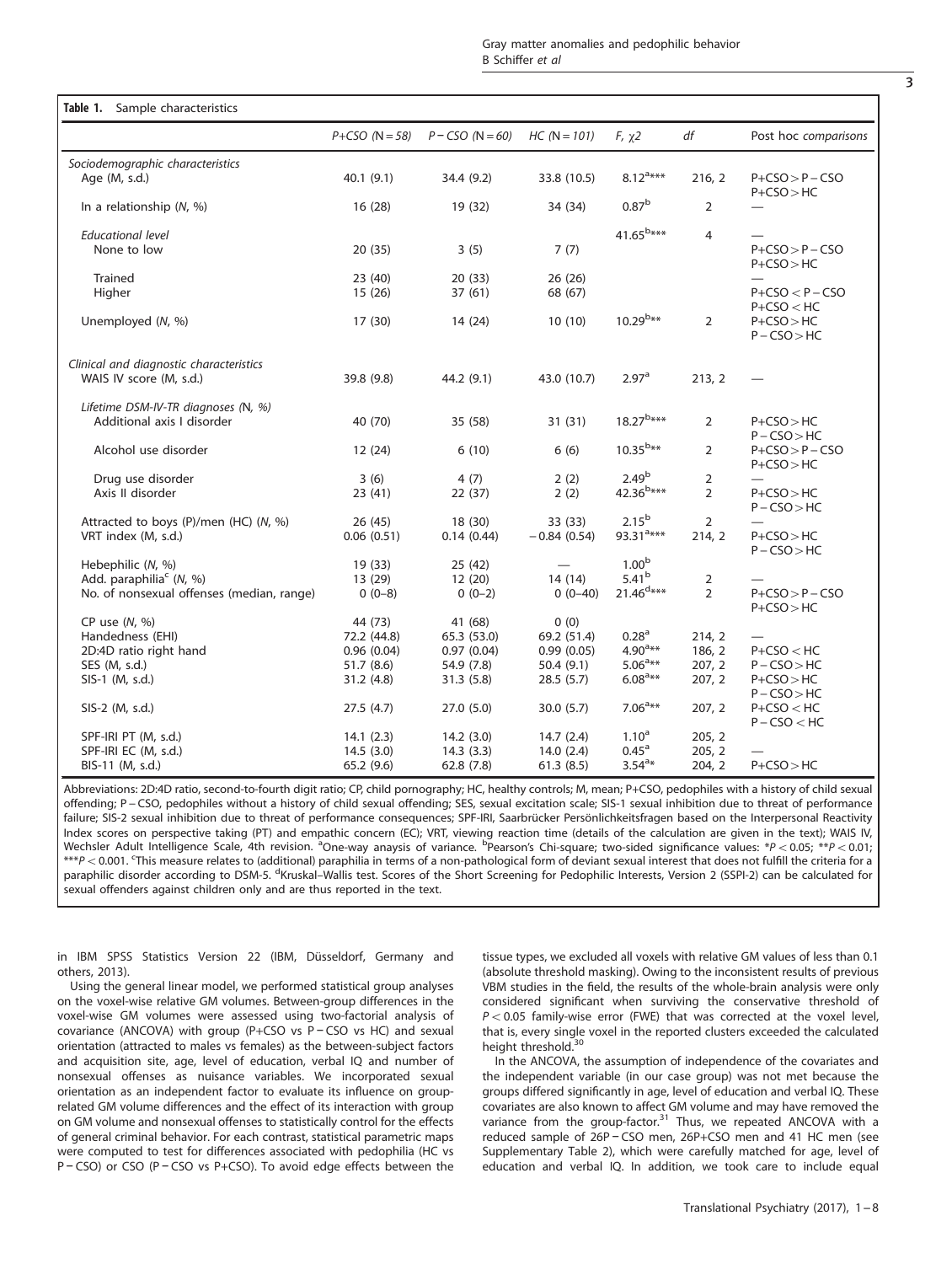| Table 2.<br>Global volume measures of the entire sample and matched samples |                    |                    |                  |              |                                    |  |  |  |
|-----------------------------------------------------------------------------|--------------------|--------------------|------------------|--------------|------------------------------------|--|--|--|
|                                                                             | $P + CSO M$ (s.d.) | $P$ – CSO M (s.d.) | $HC M$ (s.d.)    | F            | Post hoc comparisons               |  |  |  |
| Entire sample                                                               | $N = 58$           | $N = 60$           | $N = 101$        | $df = 216.2$ |                                    |  |  |  |
| TBV                                                                         | 1474.29 (127.30)   | 1546.80 (113.66)   | 1539.29 (120.21) | $6.84**$     | $P + CSO < P - CSO$ $P + CSO < HC$ |  |  |  |
| <b>GM</b>                                                                   | 643.57 (63.00)     | 693.56 (64.28)     | 685.28 (57.92)   | $11.82***$   | $P + CSO < P - CSO P + CSO < HC$   |  |  |  |
| $GM$ (adj.) <sup>a</sup>                                                    | 665.87 (24.10)     | 680.60 (24.35)     | 685.28 (27.78)   | $7.86***$    | $P + CSO < P - CSO$ $P + CSO < HC$ |  |  |  |
| <b>WM</b>                                                                   | 569.59 (61.60)     | 598.39 (55.77)     | 601.31 (64.45)   | $5.34**$     | $P + CSO < P - CSO$ $P + CSO < HC$ |  |  |  |
| <b>CSF</b>                                                                  | 261.13 (39.76)     | 254.85 (34.54)     | 252.70 (41.32)   | 0.87         |                                    |  |  |  |
| Matched sample                                                              | $N = 26$           | $N = 26$           | $N = 41$         | $df = 90, 2$ |                                    |  |  |  |
| TBV                                                                         | 1482.45 (110.14)   | 1529.84 (109.01)   | 1547.95 (129.89) | 2.44         |                                    |  |  |  |
| <b>GM</b>                                                                   | 639.30 (58.70)     | 674.17 (60.80)     | 673.16 (57.19)   | $3.20*$      | $P + CSO < P - CSO$ $P + CSO < HC$ |  |  |  |
| $GM$ (adj.) <sup>a</sup>                                                    | 668.73 (22.84)     | 669.52 (21.00)     | 666.86 (26.66)   | 0.11         |                                    |  |  |  |
| <b>WM</b>                                                                   | 581.36 (63.75)     | 592.49 (53.33)     | 606.59 (67.31)   | 1.33         |                                    |  |  |  |
| <b>CSF</b>                                                                  | 261.80 (29.72)     | 263.19 (39.65)     | 268.20 (48.01)   | 0.23         |                                    |  |  |  |

Abbreviations: CSF, cerebrospinal fluid; GM, gray matter; HC, healthy controls; M, mean; P+CSO, pedophiles with a history of child sexual offending; P − CSO, pedophiles without a history of child sexual offending; TBV, total brain volume; WM, white matter. <sup>a</sup>Adjusted for individual brain size, that is, TBV; \*P < 0.05;  $A^{**}P < 0.01$ ; \*\*\*P $< 0.001$ .



Figure 1. (a) Offense-related gray matter (GM) volume reductions were identified using the whole-brain ANCOVA model of both the entire sample (red-colored overlay) and the matched sample (blue-colored overlay) in the right temporal pole, which was superimposed on a standard T1 template that is provided with the MRIcron software. The color bars indicate t-statistic values. (b) The bar chart illustrates the contrast estimates of these relative GM volume differences on the single-group level (matched samples) and for the given subgroups attracted to girls/women (white) and boys/men (black), which had no significant impact on the GM volume anomalies in the right temporal pole. All coordinates reference the coordinate system of the Montreal Neurological Institute (MNI). The relative GM volumes were extracted from the modulated, non-adjusted data for the whole clusters. For illustration purposes, the height threshold was set to  $P < 0.001$ , uncorrected. ANCOVA, analysis of covariance; 90% CI, confidence interval; HC, non-offending teleiophilic men (that is, sexually attracted to adults); P+CSO, pedophilic men who sexually offended against children; P − CSO, pedophilic men who did not sexually offend against children.

numbers of subjects attracted to girls/women or boys/men per group within each acquisition site to avoid systematic biases due to interaction effects of group assignment, sexual orientation and acquisition site. The analysis of the global volume measures and across variables confirmed the successful control of potential confounders (see Table 2).

Correlational analyses. To ascertain the relationships between brain volumes that differ between groups and psychological or biological measures that characterize pedophilic child molesters, we extracted the contrast estimates of the brain GM volumes. Using the SPM8 '1st eigenvariate' function, the relative GM volumes in areas that exhibited a significant difference between groups and were adjusted for all the nuisance variables were extracted. Pearson correlations were then calculated between the contrast estimates and the SPF-IRI scores on cognitive and affective empathy, the SIS/SES scores on sexual excitation (SES) and sexual inhibition due to threat of performance failure (SIS-1) and performance consequences (SIS-2), the 2D:4D ratio and the VRT index for both the entire sample and each group separately. We also applied a Bonferroni correction for multiple (that is, 28) comparisons resulting in a corrected threshold of  $P < 0.002$ .

Regression analysis. To analyze the morphometric markers related to the risk of re-offending, regression analysis between the local GM volumes and the SSPI-2 scores was performed within the P+CSO sample ( $N = 58$ ), and we statistically controlled for the effects of the subjects' age, IQ, education level and acquisition site.

<span id="page-3-0"></span>4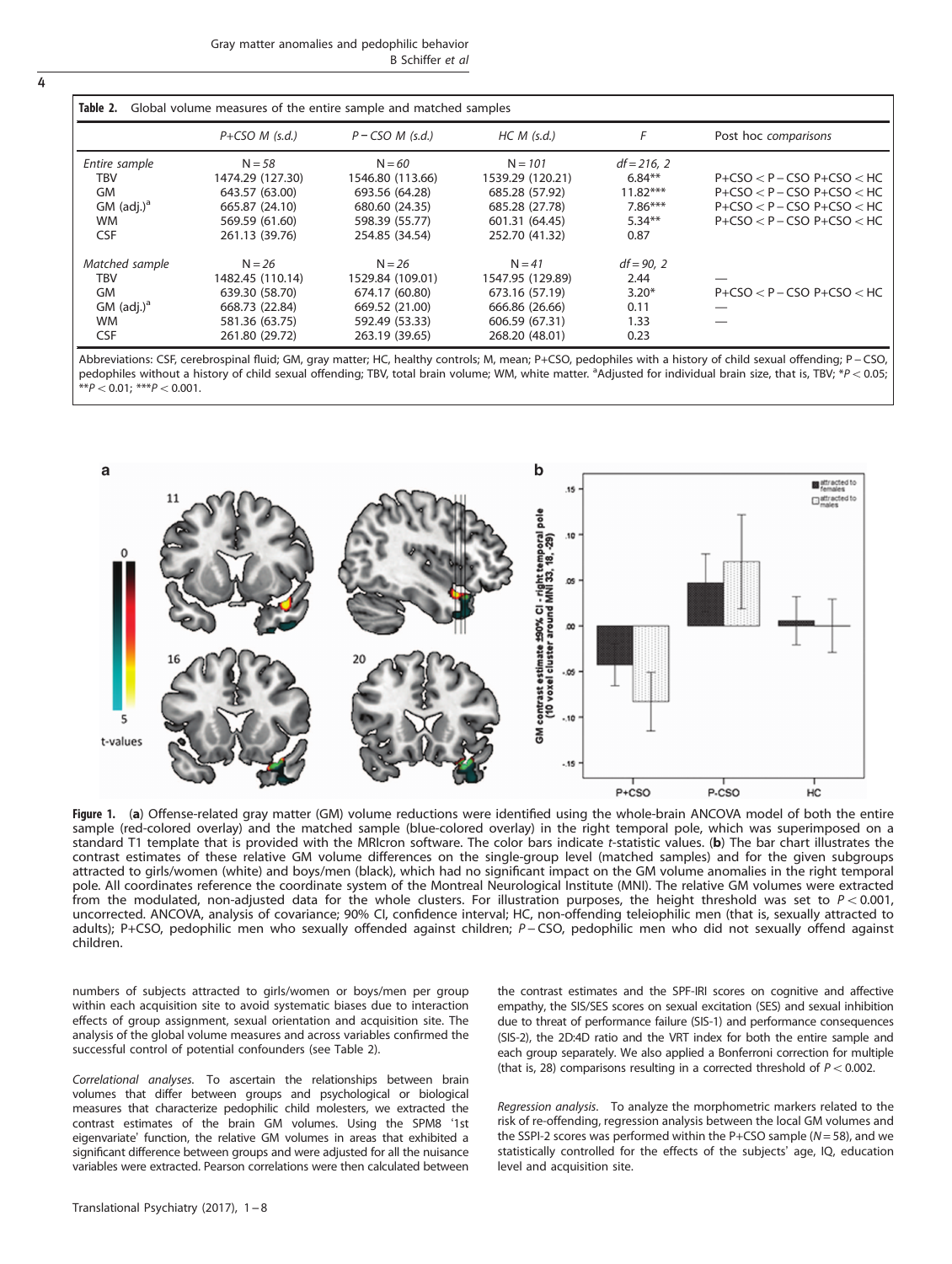# <span id="page-4-0"></span>Table 3. Correlational analyses

|                          |                      | Contrast estimates GMV right temporal pole<br>(adjusted for age, education, verbal IQ, site and nonsexual offenses) |                      |                        |  |  |  |  |
|--------------------------|----------------------|---------------------------------------------------------------------------------------------------------------------|----------------------|------------------------|--|--|--|--|
|                          | $P - CSO$            | $P + CSO$                                                                                                           | НC                   | Entire sample          |  |  |  |  |
| SES.                     | $-0.075$ (N $=$ 59)  | $0.017 (N = 53)$                                                                                                    | $-0.126$ (N $=$ 98)  | $-0.029$ (N $= 210$ )  |  |  |  |  |
| $SIS-1$                  | $-0.087$ (N $=$ 59)  | $-0.281$ * (N = 53)                                                                                                 | $-0.256*$ (N = 98)   | $-0.152$ * (N = 210)   |  |  |  |  |
| $SIS-2$                  | $0.244$ (*) $(N=59)$ | $-0.115 (N=59)$                                                                                                     | $-0.071$ (N $=$ 98)  | $0.016 (N = 210)$      |  |  |  |  |
| SPF-IRI PT               | $0.078$ ( $N = 58$ ) | $0.038 (N = 52)$                                                                                                    | $-0.070$ (N $=$ 98)  | $-0.018$ (N = 208)     |  |  |  |  |
| SPF-IRI EC               | $0.239$ (*) $(N=58)$ | $-0.048$ (N = 52)                                                                                                   | $-0.064$ (N $=$ 98)  | $0.010(N = 208)$       |  |  |  |  |
| 2D:4D ratio              | $0.148(N=46)$        | $-0.220$ (N = 44)                                                                                                   | $0.164$ (N = 95)     | $0.128 (N = 189)$      |  |  |  |  |
| VRT index for pedophilia | $0.017 (N = 59)$     | $-0.088$ (N = 58)                                                                                                   | $-0.202$ * (N = 100) | $-0.114$ (*) $(N=217)$ |  |  |  |  |

Abbreviations: 2D:4D ratio, second-to-fourth digit ratio; GMV, gray matter volume; HC, healthy controls; IQ, intelligence quotient; P+CSO, pedophiles with a history of child sexual offending; P-CSO, pedophiles without a history of child sexual offending; SES, sexual excitation proneness; SIS-1, sexual inhibition due to threat of performance failure; SIS-2, sexual inhibition proneness due to negative consequences; SPF-IRI, Saarbrücker Persönlichkeitsfragen based on the interpersonal reactivity index scores on perspective taking (PT) and empathic concern (EC); VRT index, viewing reaction time index. Pearson's correlation coefficients.  $*P < 0.05$ ; (\*) $P < 0.10$ .



Figure 2. (a) The SSPI-2 score was associated with gray matter (GM) volume differences in the left dorsomedial prefrontal cortex (extending into the dorsal anterior cingulate cortex), which was identified in the whole-brain regression analysis. The color bar indicates t-statistic values and the brain slice at the peak voxel. (b) The scatterplot depicts the linear relationship between the relative GM volume of the left dorsomedial prefrontal cortex and the SSPI-2 scores (Spearman's rho = −0.408, P = 0.001). The relative GM volumes were extracted from the modulated, non-adjusted data of the 49 voxels (FWE corrected) clustered around the peak voxel at Montreal Neurological Institute (MNI) 10, 29, 45. For illustration purposes, the height threshold was set to  $P < 0.001$  uncorrected. SSPI-2, Screening Scale for Pedophilic Interest, 2nd version.

# RESULTS

#### Voxel-wise group comparisons

Within the first ANCOVA model that comprised the entire sample, the data revealed no regional GM volume differences between the non-offending pedophiles and healthy controls, that is, no pedophilia-only-related anomalies in terms of increased or decreased GM volumes.

However, as depicted in [Figure 1a](#page-3-0) (red-colored overlay), there was a significant difference between the offending and nonoffending pedophiles, that is, a CSO-related GM volume reduction that was located in the right temporal pole (TP; Brodmann Area 38; MNI-coordinates of the peak voxel 33; 20; − 29; cluster extent  $(k) = 11$  voxels;  $T_{\text{peak}} = 5.48$ ; df = 206;  $P_{\text{FWE\_peak}} = 0.003$ ). Although the contrast estimates depicted in [Figure 1b](#page-3-0) indicated otherwise, no significant interaction effect of sexual orientation and CSO was identified in the whole-brain analyses. Nonsignificant results with respect to CSO (that is, given a reduced threshold of  $P < 0.001$ uncorrected on the voxel level and a spatial extent threshold of 45 voxels as calculated according to the theory of Gaussian random fields) were found in the dorsomedial prefrontal cortex (PFC) or dorsal anterior cingulate cortex (ACC), the left ventromedial PFC, the left rostral ACC, the left superior temporal cortex extending into the insular cortex, the right parahippocampal gyrus and the left fusiform gyrus (details are provided in Supplementary Table 3 —upper portion).

All results were confirmed within the matched group 'control' analysis, with even stronger statistical support for the CSO-related finding within the right TP (Brodmann Area 38; MNI-coordinates of the peak voxel 33; 20; - 29; cluster extent(k) = 13 voxels;  $T = 5.64$ ;

5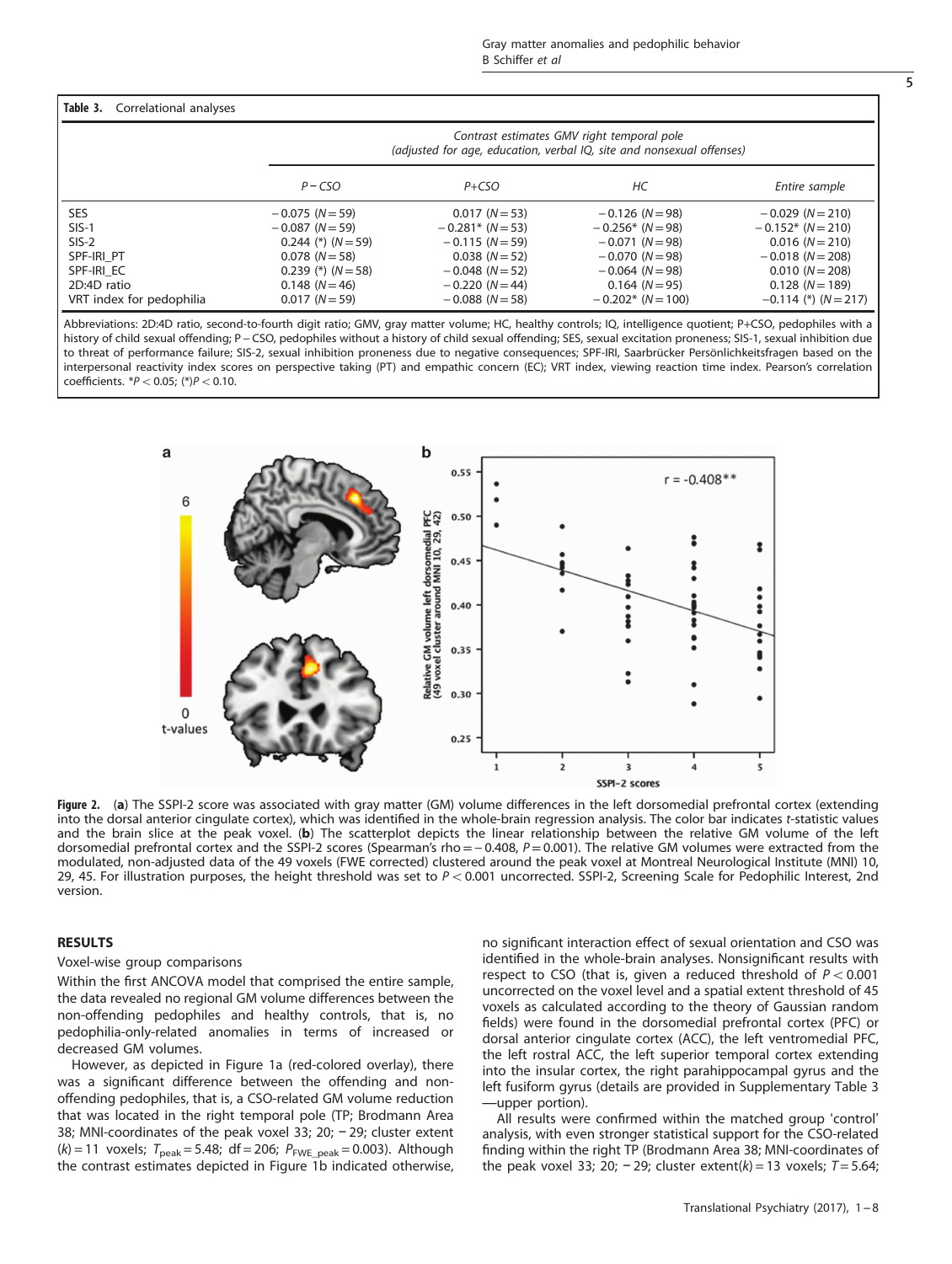$\overline{6}$ 

 $df = 80$ ;  $P_{FWE-peak} = 0.007$ ; see [Figure 1a](#page-3-0)—blue-colored overlay). There were no other areas of the brain that exhibited significant GM volume differences with the chosen conservative threshold, and the nonsignificant differences (threshold:  $P < 0.001$  uncorrected on the voxel level and an extent threshold of  $k = 41$  voxels) resembled those revealed in the entire sample (Supplementary Table 3—lower portion).

## Correlational analyses

The contrast estimates of the right TP that varied as a function of CSO were negatively correlated with the SIS-1 scores in the P +CSO, HC and the entire sample; there was also a negative correlation between the contrast estimates and the VRT index in HC. In the non-offending pedophiles, the SIS-2 scores and the SPF-IRI empathic concern showed a trend toward a significant positive correlation with the right TP volume. However, none of these correlations survived the correction for multiple comparisons (see [Table 3](#page-4-0)).

# Regression analysis

The regional GM volume was significantly negatively associated with the SSPI-2 scores in the right dorsomedial prefrontal cortex, which extended into the right dorsal anterior cingulate cortex (MNI-coordinates: 10; 29; 42 cluster extent(k) = 49 voxels;  $T = 5.74$ ;  $P_{\text{FWE-peak}} = 0.008$ , that is, the lower volume in this area, the higher the risk of re-offending (Spearman's rho =  $-0.408$ ;  $P = 0.001$ ; see [Figure 2](#page-4-0)).

# Post hoc analyses

Contradicting our hypotheses, the whole-brain analyses failed to confirm a pedophilia- or a CSO-related GM volume deficit in the right amygdala. Thus, we performed a regions of interest analysis (using the Wake Forest University Pickatlas Tool and Aal atlas and the second ANCOVA model covering the matched sample) on the right amygdala to explore whether the prior findings may be explained by the fact that CSOs, who are mostly attracted to boys, have been compared with controls, who are mostly attracted to<br>adult women.<sup>[9,11](#page-6-0)</sup> As shown in Supplementary Figure 1, we found a significant GM volume reduction in the right amygdala of the P +CSO only when we directly compared the P+CSO attracted to boys and HC attracted to women (MNI-coordinates of the peak voxel 21; 2; -20; cluster extent(k) = 48 voxels;  $T = 4.24$ ; df = 80;  $P_{\text{FWE}}$  < 0.05).

# **DISCUSSION**

To the best of our knowledge, this is the first study to differentiate brain structural anomalies in pedophiles with and without a history of CSO. Consistent with the conceptualization of the DSM-5, which specifies CSO as most the prominent criterion that differentiates pedophilia from pedophilic disorder, there were no significant differences between the GM volumes of the nonoffending pedophiles and the teleiophilic controls. In contrast, the pedophiles who had engaged in CSO showed a significantly reduced relative GM volume in the right TP compared with pedophiles who did not. This difference was not attributable to age, level of education, IQ, sexual orientation, drug misuse/ dependence, other Axis I or II disorders or general criminality. However, the GM volume in the right TM was negatively associated with self-focused sexual behavior in both healthy controls and offending pedophiles and the VRT index, which is a measure of pedophilic tendencies in healthy controls. Moreover, the GM volume in the right TM was positively correlated with affective empathic skills and the propensity to inhibit sexual behavior due to potentially negative consequences of sex in nonoffending pedophiles. Finally, the risk of re-offending, which was predicted by the SSPI-2 scores, was significantly associated with decreased local GM volume in the right dorsomedial PFC/ACC.

The pattern of above vs below 'normal' GM volume of the right TP of the non-offending vs offending pedophiles potentially suggests that the risk for CSO in pedophiles is modulated by GM volume or the function of this area. Supporting this notion, the development of Klüver–Bucy syndrome in men and in nonhuman primates following lesions in the TP is characterized by impair-ments in deciphering social cues and sexual disinhibition.<sup>[32](#page-7-0)</sup> In functional MRI research, this finding is also supported by evidence showing that TP deactivation is a precondition for sexual response to visual sexual stimuli and activation in theory of mind and empathy.<sup>[33](#page-7-0),[34](#page-7-0)</sup> The location in the temporal pole region does not readily connect to the findings associated with antisociality/ psychopathy, which are pathologies that are also characterized by a lack of empathy and high sexual behavioral output but are typically associated with prefrontal and limbic gray matter deficits.[35](#page-7-0) One finding of interest may be the apparent differential distribution (CSO by sexual orientation interaction) of the relative GM volume in the right TP with respect to sexual orientation. Although this association was not statistically significant, there is a more pronounced reduction in GM in pedophiles who are attracted to boys, which is consistent with the literature showing this population is at greater risk for committing multiple contact sexual offenses. The pattern of correlations in our study lends further support to an interpretation of these findings that is specific for pedophilic sexual offending. The items pertaining to the SIS-1 mainly represent self-focus in sexual behavior. This association with self-focus in offending pedophiles and healthy controls contrasts with an inverse association with measures of other-focused tendencies, such as empathic concern and sexual inhibition due to performance consequences in pedophilic nonoffenders. The divergence between the three groups may be driven by some latent function that differentially influences response behavior and helps non-offending pedophiles to abstain from contact sexual offending. However, caution in the interpretation of these associations is warranted, as the SIS/SES questionnaire has not yet been validated in pedophilic samples. The association between reduced TP volume and increased pedophilic response behavior in an indirect measure of sexual preference in healthy controls is intriguing and may indicate a finding relevant to the etiology of pedophilia.

In our study, the GM volume in the dorsomedial PFC/ACC was negatively correlated with a quantitative marker for pedophilia that is associated with the risk to re-offend (SSPI-2). This finding is related to antisociality and contributes to the existing literature on the deficient inhibitory control in pedophilic CSOs. The dorsomedial PFC/ACC is the key area involved in the cognitive behavioral control processes, including conflict monitoring and the mediation of conflicts between the emotional and rational components of moral judgement, which is related to violent behavior. $35-37$  $35-37$ 

In contrast to prior work, there were no GM volume differences between the groups in the right amygdala.<sup>[9,11](#page-6-0)</sup> However, as indicated by our post hoc analysis, the previously reported differences may be due to unbalanced group designs regarding sexual orientation, although the research thus far has failed to establish clear-cut neuroanatomical differences between teleio-philic men attracted to men or women.<sup>[38](#page-7-0)</sup> Nonetheless, an automated study of the amygdala volume using VBM is prone to error, and studies using other methodologies, such as manual volumetry, are needed to confirm this finding.

### Limitations

The cross-sectional design of this study impedes causal explanations or predictive interpretations of the between-group differences. Moreover, the differences in the white matter and the gray matter, which can be detected with other methods, are possible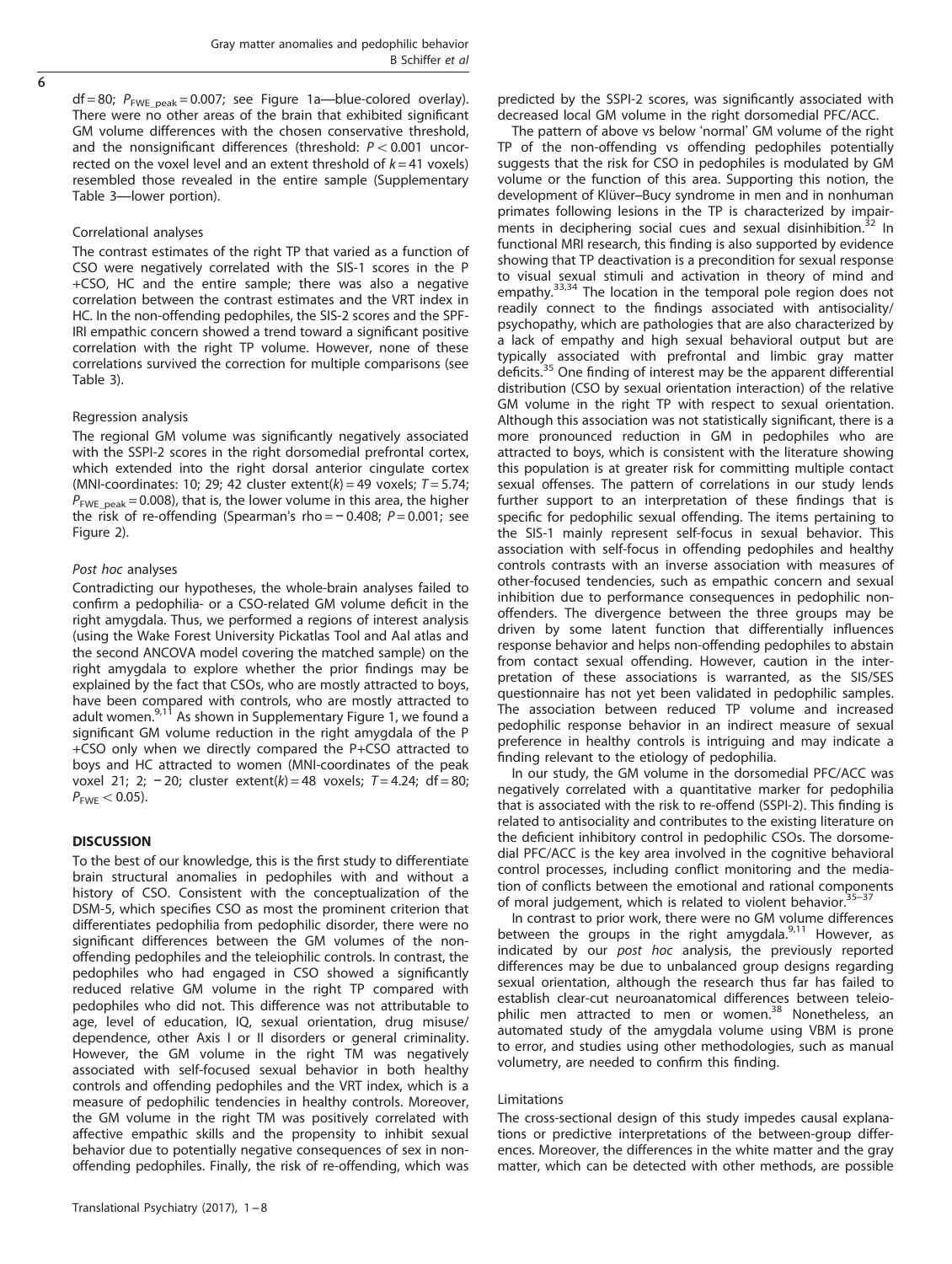<span id="page-6-0"></span>and may add to the results of our study. As a third methodological concern, more effective methods to control for the influence of MRI analyses than regression modeling have been proposed.<sup>[39](#page-7-0)</sup> Given that our finding held in the matched group analysis with a well-balanced group distribution between the sites (see Supplementary Table 1), a bias introduced through the different acquisition sites appears unlikely.

Recruiting pedophiles from the community to distinguish between pedophilia and CSO is a major strength but also a limitation because evidence for or against self-reported offenses is unavailable. However, the probability that some participants in the P − CSO group may have falsely denied sexual offenses seems to be rather small due to the clear-cut findings, guaranteed confidentiality of all information and the possibility of anonymous participation. A similar argument can be made for the influence of Axis I or II disorders. Although our model did not allow for the clarification of the influence of Axis I or II disorders on the GM differences, the pedophilic groups did not significantly differ in their psychiatric comorbidities, which indicates that these issues were unlikely to contribute to the difference in the GM volume in the temporal pole. The proportions of the 'classic' pedophilic and hebephilic (attracted to early pubescent rather than strictly prepubescent children) men were similar within both pedophilic groups and therefore probably did not affect the between-group differences detected in this study. However, the similar proportions may have diluted differences between these groups and the teleiophilic group; one study demonstrated that the white matter differences between hebephilic and teleiophilic men were smaller than those between pedophilic and teleiophilic men.<sup>[40](#page-7-0)</sup> In addition, the lack of clear correlations between the TP volume and psychological or behavioral measures does impede the direct application of this result to therapeutic approaches. Further studies are needed to elucidate this connection. Finally, while the results of the current study are valid for pedophilic CSOs, the generalizability of these findings to non-pedophilic child molesters should be addressed in other studies.

#### **CONCLUSION**

The present study substantiates the idea that CSO in pedophilia rather than pedophilia alone is associated with changes in GM integrity, particularly in the right temporal pole. The risk of (re) offending was associated with a GM reduction in the dorsomedial PFC/ACC. Both findings indicate that morphometric markers associated with CSO in pedophiles may be potentially useful for the treatment or prevention approaches that aim to reduce the risk of (re)offending in pedophilia.

#### CONFLICT OF INTEREST

The authors declare no conflict of interest.

#### ACKNOWLEDGMENTS

This research is part of a multisite research project on the neural mechanisms underlying pedophilia and sexual offending against children (called NeMUP), which is funded by the Federal Ministry of Education and Research (BMBF): 01KR1205 to BS, MW, KMB, HW, JP and THCK. The study was also funded by the German Research Foundation (DFG): Schi 1034/3-1 to BS.

#### **REFERENCES**

- 1 Dombert B, Schmidt AF, Banse R, Briken P, Hoyer J, Neutze J et al. How common is males' self-reported sexual interest in prepubescent children? J Sex Res 2016; 53: 214–223.
- 2 Beier KM, Neutze J, Mundt IA, Ahlers CJ, Goecker D, Konrad A et al. Encouraging self-identified pedophiles and hebephiles to seek professional help: first results of the Prevention Project Dunkelfeld (PPD). Child Abuse Negl 2009; 33: 545–549.
- 3 Cantor JM, McPhail IV. Non-offending pedophiles. Curr Sex Health Rep 2016; 8: 1–8.
- 4 Tenbergen G, Wittfoth M, Frieling H, Ponseti J, Walter M, Walter H et al. The neurobiology and psychology of pedophilia: recent advances and challenges. Front Hum Neurosci 2015; 9: 344.
- 5 Blanchard R, Cantor JM, Robichaud LK. Biological factors in the development of sexual deviance and aggression in males. In: Barbaree HE, Marshall WL (eds). The Juvenile Sex Offender. Guilford Press: New York, NY, USA, 2008, pp 77–105.
- 6 Joyal CC, Black DN, Dassylva B. The neuropsychology and neurology of sexual deviance: a review and pilot study. Sex Abuse J Res Treat 2007; 19: 155-173.
- 7 Mohnke S, Müller S, Amelung T, Krüger THC, Ponseti J, Schiffer B et al. Brain alterations in paedophilia: a critical review. Prog Neurobiol 2014; 122: 1–23.
- 8 Schiffer B, Peschel T, Paul T, Gizewski E, Forsting M, Leygraf N et al. Structural brain abnormalities in the frontostriatal system and cerebellum in pedophilia. *I Psy*chiatr Res 2007; 41: 753–762.
- 9 Schiltz K, Witzel J, Northoff G, Zierhut K, Gubka U, Fellmann H et al. Brain pathology in pedophilic offenders: evidence of volume reduction in the right amygdala and related diencephalic structures. Arch Gen Psychiatry 2007; 64: 737.
- 10 Cantor JM, Kabani N, Christensen BK, Zipursky RB, Barbaree HE, Dickey R et al. Cerebral white matter deficiencies in pedophilic men. J Psychiatr Res 2008; 42: 167–183.
- 11 Poeppl TB, Nitschke J, Santtila P, Schecklmann M, Langguth B, Greenlee MW et al. Association between brain structure and phenotypic characteristics in pedophilia. J Psychiatr Res 2013; 47: 678–685.
- 12 Gerwinn H, Pohl A, Granert O, van Eimeren T, Wolff S, Jansen O et al. The (in) consistency of changes in brain macrostructure in male paedophiles: a combined T1-weighted and diffusion tensor imaging study. J Psychiatr Res 2015; 68: 246–253.
- 13 Cantor JM, Lafaille S, Soh DW, Moayedi M, Mikulis DJ, Girard TA. Diffusion tensor imaging of pedophilia. Arch Sex Behav 2015; 44: 2161–2172.
- 14 Seto MC, Harris GT, Rice ME, Barbaree HE. The screening scale for pedophilic interests predicts recidivism among adult sex offenders with child victims. Arch Sex Behav 2004; 33: 455–466.
- 15 Kärgel C, Massau C, Weiß S, Walter M, Borchardt V, Krüger THC et al. Evidence for superior neurobiological and behavioral inhibitory control abilities in nonoffending as compared to offending pedophiles. Hum Brain Mapp 2016; 38: 1092–1104.
- 16 Kinsey AC, Pomeroy WB, Martin CE. Sexual Behavior in the Human Male. Indiana University Press: Bloomington, IN, USA, 1975.
- 17 Briken P, Welzel K, Habermann N, Hill A, Berner W. Antiandrogene Therapie und Lockerungen bei Sexualstraftätern im Maßregelvollzug Berlin.;[Antiandrogenic pharmacotherapy of sexual offenders and home leave steps in the forensic psychiatric hospital Berlin]. Psychiatr Prax 2009; 36: 232–237.
- 18 Wittchen H-U, Zaudig M, Fydrich T. Strukturiertes Klinisches Interview für DSM-IV Achse I & II. Hogrefe: Göttingen, Germany, 1997.
- 19 Imhoff R, Schmidt AF, Nordsiek U, Luzar C, Young AW, Banse R. Viewing time effects revisited: prolonged response latencies for sexually attractive targets under restricted task conditions. Arch Sex Behav 2010; 39: 1275–1288.
- 20 Wechsler D. Wechsler Adult Intelligence Scale Third Edition (WAIS-III). The Psychological Corporation: San Antonio, TX, USA, 1997.
- 21 Preuss UW, Rujescu D, Giegling I, Watzke S, Koller G, Zetzsche T et al. Psychometrische evaluation der deutschsprachigen Version der Barratt-Impulsiveness-Skala. Nervenarzt 2008; 79: 305–319.
- 22 Paulus C. Der Saarbrücker Persönlichkeitsfragebogen SPF (IRI) zur Messung von Empathie. Psychometrische Evaluation der deutschen Version des Interpersonal Reactivity Index 2009. Available at<http://hdl.handle.net/20.500.11780/3343> (accessed 16 March 2011).
- 23 Janssen E, Vorst H, Finn P, Bancroft J. The Sexual Inhibition (SIS) and Sexual Excitation (SES) Scales: I. Measuring sexual inhibition and excitation proneness in men. J Sex Res 2002: 39: 114-126.
- 24 Oldfield RC. The assessment and analysis of handedness: the Edinburgh inventory. Neuropsychologia 1971; 9: 97–113.
- 25 Hönekopp J, Bartholdt L, Beier L, Liebert A. Second to fourth digit length ratio (2D:4D) and adult sex hormone levels: new data and a meta-analytic review. Psychoneuroendocrinology 2007; 32: 313–321.
- 26 Seto MC, Stephens S, Lalumière ML, Cantor JM. The revised screening scale for pedophilic interests (SSPI–2) development and criterion-related validation. Sex Abuse J Res Treat; e-pub ahead of print 20 November 2015; doi: 10.1177- /1079063215612444.
- 27 Seto MC, Sandler JC, Freeman NJ. The revised screening scale for pedophilic interest: predictive and concurrent validity. Sex Abuse J Res Treat; e-pub ahead of print 16 December 2015; doi: 1079/063215618375.
- 28 Hellerbach A, Schuster V, Jansen A, Sommer J. MRI phantoms–are there alternatives to agar. PLoS ONE 2013; 8: e70343.